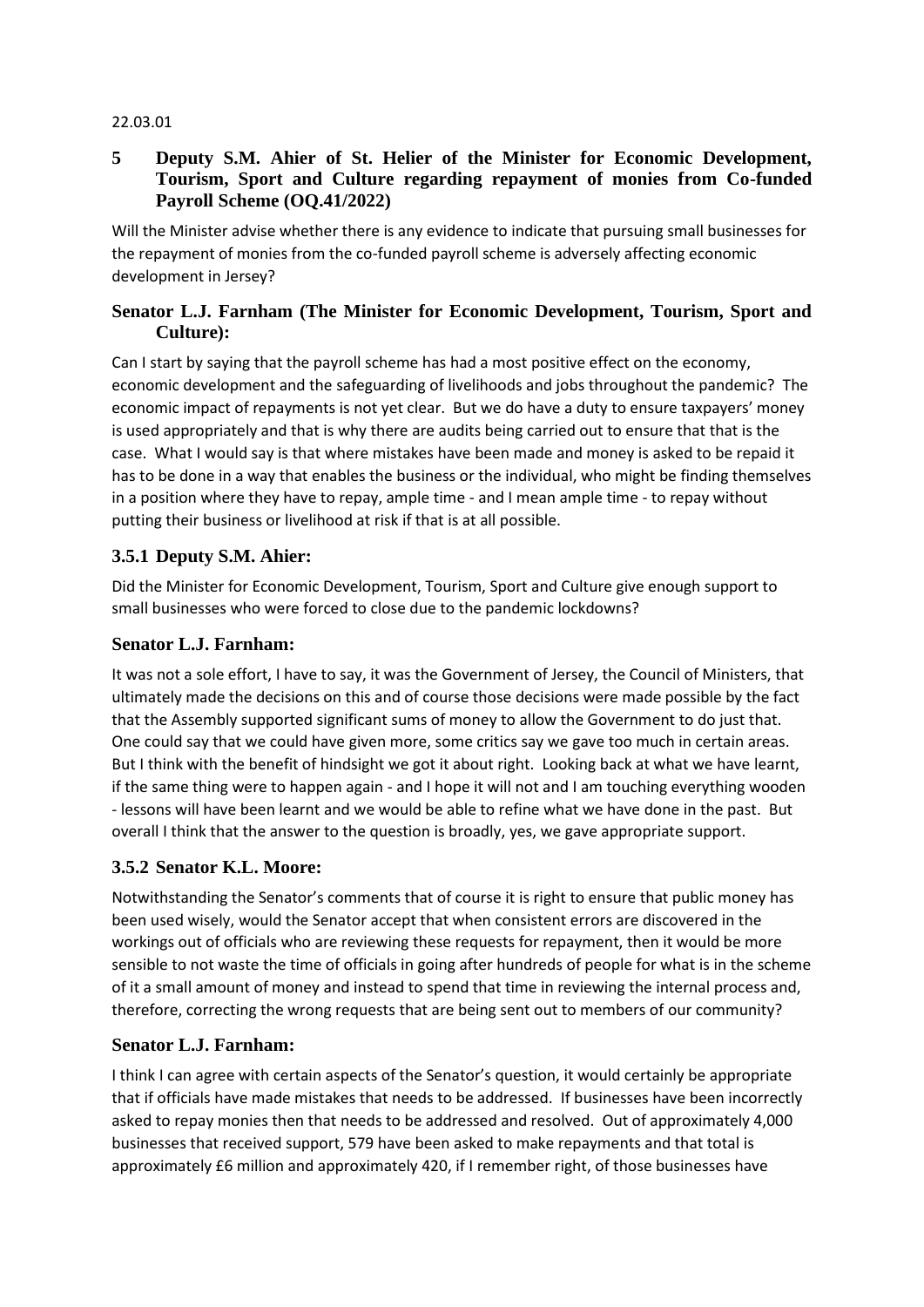already made or started to make repayments and £4.5 million has been returned. But, in essence, if there have been mistakes by the Government or officials they need to be addressed quickly.

# **3.5.3 Senator K.L. Moore:**

I thank the Senator for his answer, which is most welcome. If we could refer back to one of his previous answers, the Senator referred to ample time being given for people to repay their debts. Sir, as a judge, you will be aware of the necessity to offer appropriate timing and repayment plans to those people.

#### [10:45]

No matter the extension by the Minister for Treasury and Resources of an additional year for these repayment plans, would the Minister commit to reviewing that time period once again to ensure that an adequate timeframe and appropriate limits for repayments are being set by the department in those cases where it is appropriate for a repayment to be made?

#### **Senator L.J. Farnham:**

I would certainly commit to asking the Minister for Treasury and Resources and relevant Ministers to reconsider that. I think every business, every case is, potentially, different. Some businesses might be able to afford to repay it sooner. I think many businesses, given the shock to their business that they have suffered, will need a lot longer than one or 2 years. I am sure the Minister for Treasury and Resources and the Assistant Minister are alive to that fact, and I very much hope the Treasury will provide the leeway that is required to ensure that after working so hard and providing so much taxpayer support to get these businesses through the challenges, we are not going to let any fall at the final hurdle.

#### **3.5.4 The Connétable of St. Brelade:**

Would the Minister acknowledge that some businesses have fallen through the net when it comes to support from Governments, and I mention particularly language schools where business fell away completely virtually overnight due to the inability for foreign students to come to the Island?

#### **Senator L.J. Farnham:**

I am trying to recall the circumstances surrounding language schools and I did think we had found solutions to most of those businesses and individuals that had fallen through the net or being subject or excluded from the scheme for one reason or another. But I would have to admit that possibly, yes, some have been but I am not aware. I am trying to recall the actual reasons why it happened with language schools but, yes, as I have said, we did not quite get everything perfect. I believe we helped the vast, vast majority of those businesses and individuals that needed help.

# **3.5.5 The Connétable of St. Brelade:**

Given that the response from the department in these cases has been extremely dilatory, could the Minister confirm that he will try and speed up reactions, should responses be required?

#### **Senator L.J. Farnham:**

I will need to understand, I think, the circumstances around the cases that have received dilatory responses but, yes, of course we undertake to be as responsive as possible, to reply as quickly as possible, and to find solutions as quickly as possible for all these businesses. But if the Constable has had any particular cases in mind perhaps that he could forward them to me and we can chase them up accordingly.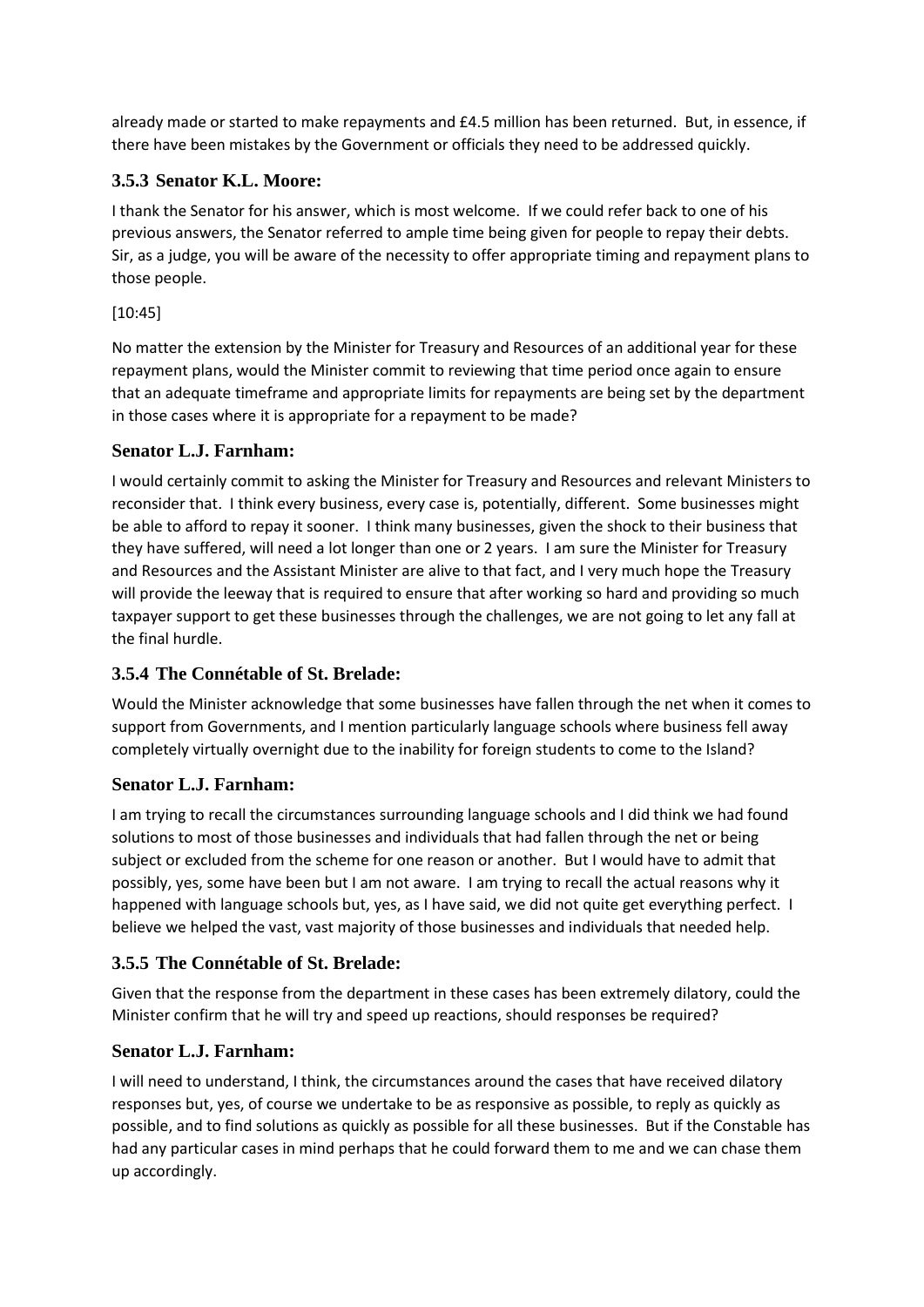# **3.5.6 Deputy R.J. Ward:**

Can I ask the Minister if he can explain briefly, obviously within one minute and 30 seconds, his understanding of the mechanism that led to these overpayments?

### **Senator L.J. Farnham:**

When the schemes were being put together, and if Members will remember the scheme went through a number of iterations earlier on as the situation developed and we realised very quickly that the economic impact was going to be far greater than originally anticipated; the schemes kept changing. I am not sure what the answer to the … could the Deputy just repeat the essence of the question?

# **The Bailiff:**

I do not think we have time for lots of repetitions, Senator Farnham, we are running up a little bit against the clock.

#### **Senator L.J. Farnham:**

Okay, Sir. We do get to the final iteration of the payroll scheme, there was a lot of detail and a lot of qualification criteria to the scheme, there was something like 30 pages. With hindsight I wish we could have simplified that and made that simpler. It is not at all surprising that some businesses did inadvertently make claims that might not have been entitled to. But, again, that is the one of the lessons we have to learn.

# **3.5.7 Deputy R.J. Ward:**

Can the Minister confirm it was really a Government procedural issue that led to this, rather than individuals themselves creating this problem, in a way analogous so the way that Social Security makes errors and puts people in debt for years and years and years?

#### **Senator L.J. Farnham:**

I am not going to readily accept the fault of the Government because the Government acted, I think, extremely quickly, given the circumstances. The schemes were put together quickly and they provided support and payment very, very quickly. The public sector has a duty, has a legal responsibility, to look after public funds. It is audited by the Comptroller and Auditor General and that is always in the mind of officials when they are putting schemes together and that could, arguably, lead to perhaps red tape where we do not need a lot more detail where perhaps we do not need it. I think the very best endeavours were made by the Government to get this right. But most importantly when payments were needed they were made very quickly at the time of need.

#### **3.5.8 Deputy M.R. Higgins:**

I must commend the Government for bringing forward the scheme and for saying, as the Deputy has asked, that they will be very sensitive in dealing with the repayments if there has been inadvertent overpayment. However, there are some allegations that some people have fraudulently tried to obtain funds through this way and can the Minister assure us that they will be prosecuted if found out?

#### **Senator L.J. Farnham:**